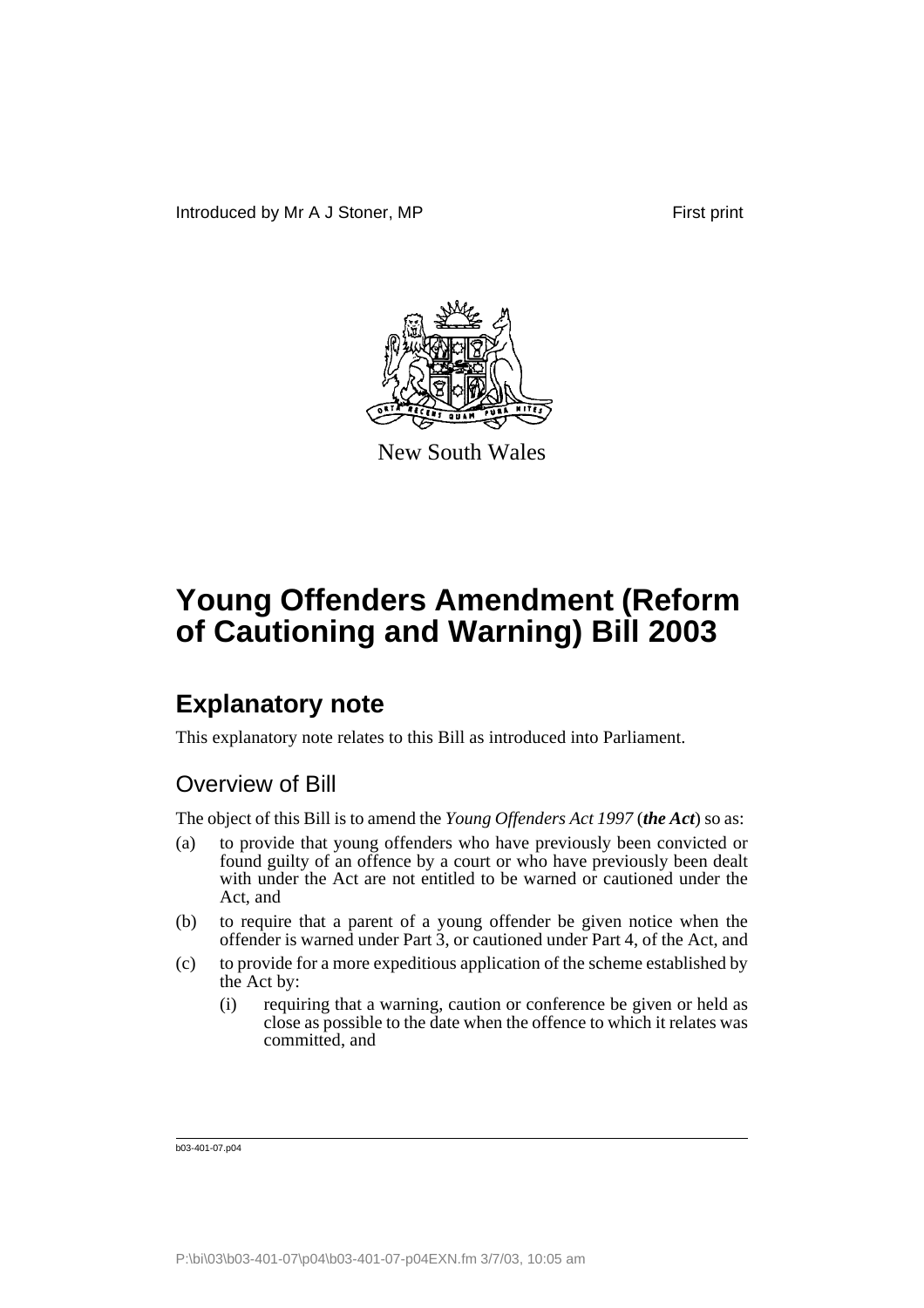Explanatory note

- (ii) depriving the child, or a person responsible for the child, of the opportunity to delay the matter by refusing to choose an adult to be present at the time of admission, caution, giving of explanation or conference, and
- (iii) giving the investigating official, person giving the caution, specialist youth officer or conference convenor the power to appoint a respected member of the community to be present at the times referred to in the preceding subparagraph if the child, or a person responsible for the child, refuses to choose an adult or if the investigating official or specialist youth officer is satisfied that no other person will be present, and
- (iv) removing the discretion of specialist youth officers, conference administrators and the Director of Public Prosecutions to overturn referrals for conferences in favour of cautions.

### Outline of provisions

**Clause 1** sets out the name (also called the short title) of the proposed Act.

**Clause 2** provides for the commencement of the proposed Act on the date of assent.

**Clause 3** is a formal provision giving effect to the amendments to the *Young Offenders Act 1997* set out in Schedule 1.

### **Schedule 1 Amendments**

#### **Repeat offenders—entitlement to be dealt with by conference**

Currently, a child is not precluded from being given a warning or a caution merely because the child has previously committed offences or has previously been dealt with under the Act.

**Schedule 1 [3], [4], [6], [7], [8] and [10]** make amendments to preclude a child from being given a warning or caution if the child has previously been convicted or found guilty of an offence by a court or been dealt with under the Act. An exception is provided in the case of the right to be given a caution where an investigating official determines it is an appropriate case and the child has been previously given one warning.

**Schedule 1 [16]** provides that a child is entitled to be dealt with by conference if the offence is one for which neither a warning nor a caution may be given.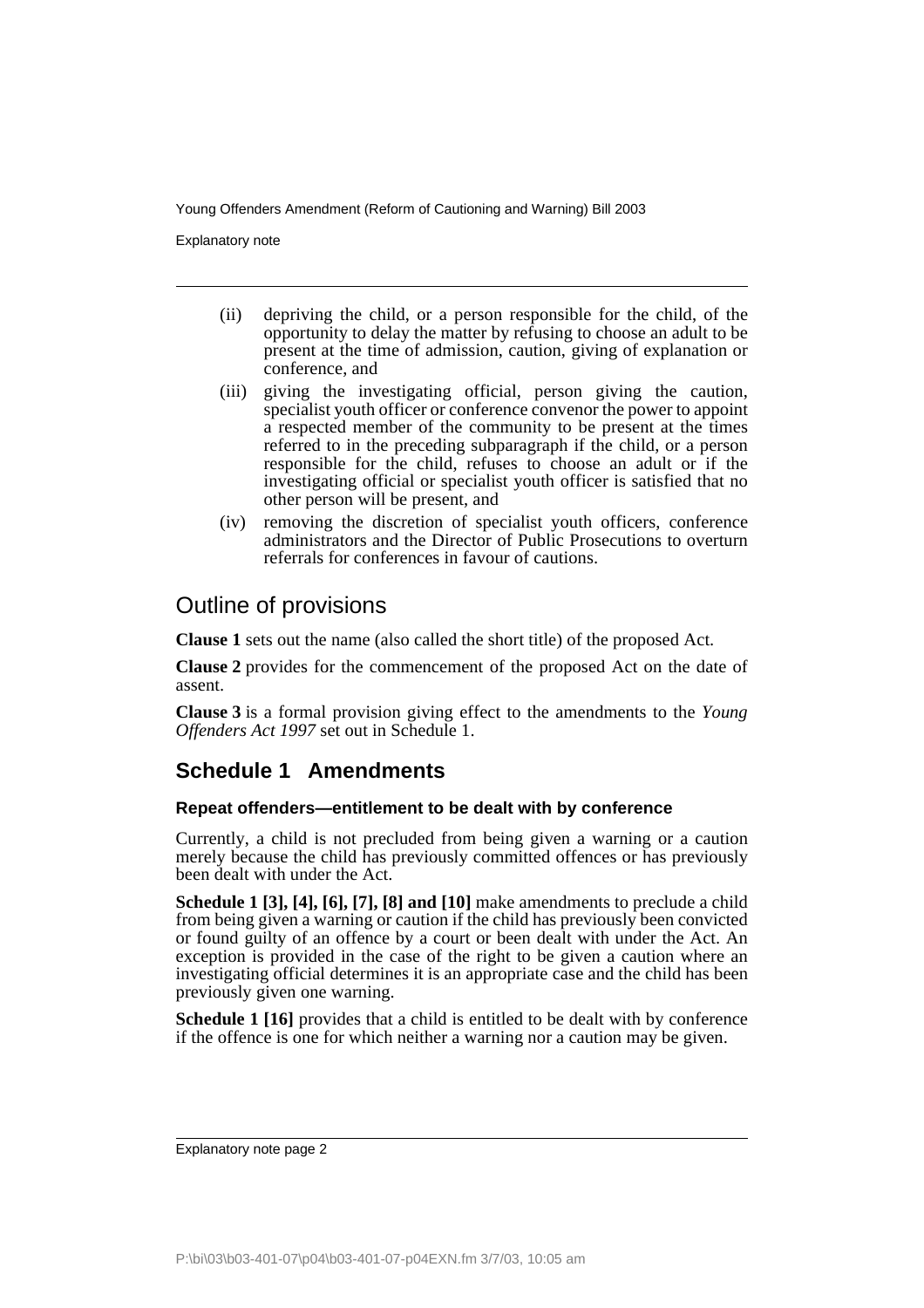Explanatory note

#### **Notice to parents**

**Schedule 1 [5]** (proposed section 17A) requires an investigating official to give written notice of the giving of a warning to a parent of the child.

**Schedule 1 [11]** amends section 24 (1) to require a person arranging a caution to give notice to a parent of the child to be cautioned.

**Schedule 1 [15]** (proposed section 30 (3)) requires that a copy of the caution notice be given to a parent of the child.

#### **Expeditious application of scheme**

**Schedule 1 [1]** (proposed section 7 (h)) provides that persons exercising functions under the Act should do so expeditiously and that a warning, caution or youth justice conference be given or held as close as possible to the date when the offence to which it relates was committed.

**Schedule 1 [12]** (proposed section 26 (1)) provides for a shorter period within which a caution must be given.

#### **Participation of respected member of the community**

At present, it is possible for a child, or a person responsible for the child, to delay the application of the scheme by refusing to choose an adult to be present at the time of admission, caution, conference or giving of explanation. The following amendments allow a respected member of the community to be present at those times.

**Schedule 1 [2]** amends section 10 to allow an admission by a child of an offence to take place in the presence of a respected member of the community chosen by the investigating official.

**Schedule 1 [9] and [19]** amend sections 22 (2) and 39 (2) to allow, in certain cases, explanations to children in relation to cautions and conferences to be made in the presence of a respected member of the community chosen by the investigating official or specialist youth officer.

**Schedule 1 [13] and [14]** amend sections 28 and 29 to allow a respected member of the community chosen by a person giving a caution to be present when the caution is given to the child.

**Schedule 1 [23]** removes the limitation on the role played at a conference by a respected member of the community chosen by the conference convenor.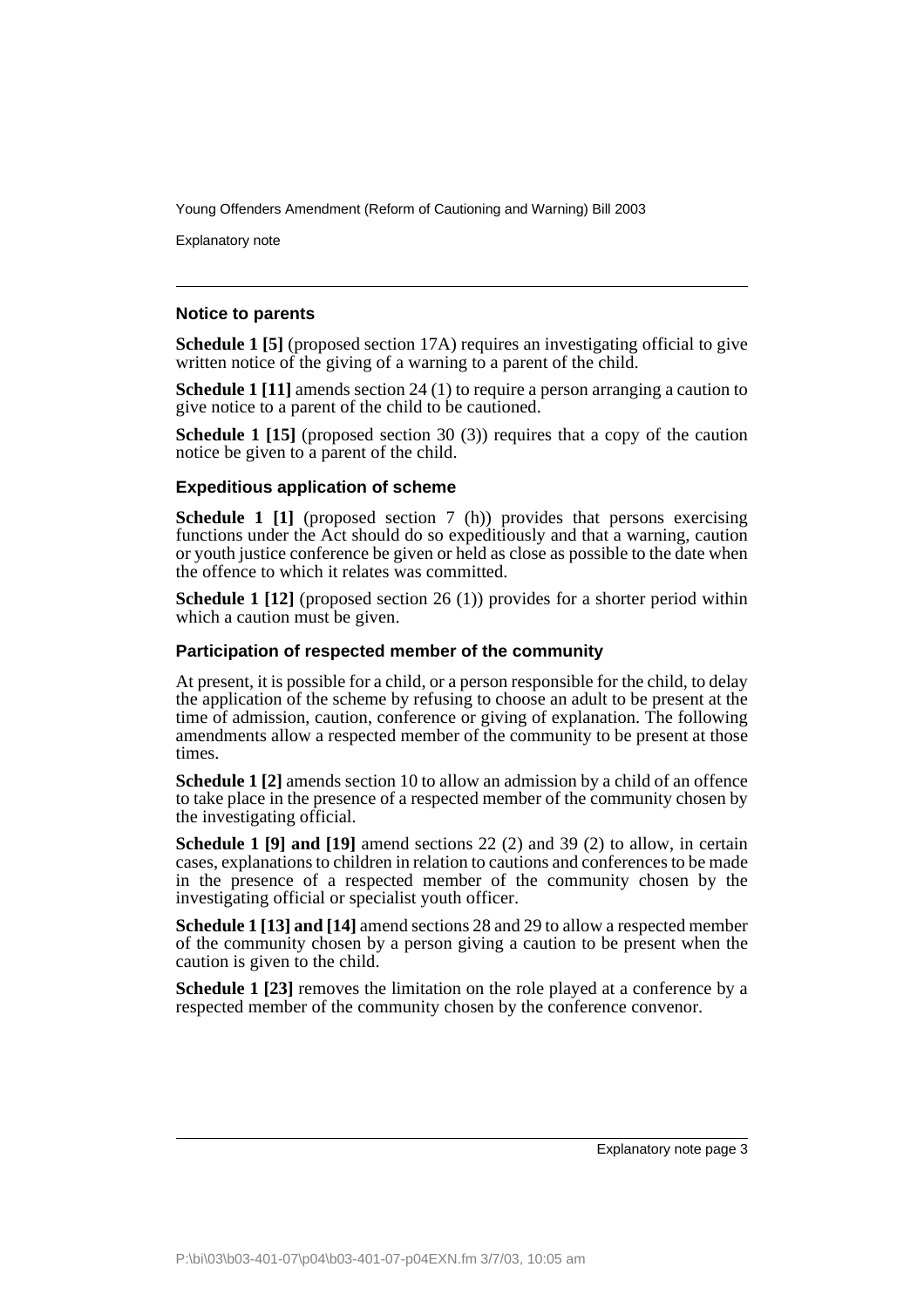Explanatory note

#### **Removal of discretion to overturn referrals**

**Schedule 1 [17], [18], [20] and [22]** remove the discretion of specialist youth officers, conference administrators and the Director of Public Prosecutions to overturn referrals for conferences in favour of cautions.

**Schedule 1 [21]** is a consequential amendment.

#### **Savings and transitional provisions**

**Schedule 1 [25]** amends Schedule 3 so as to enable regulations of a savings or transitional nature to be made in connection with the proposed Act.

**Schedule 1 [26]** amends Schedule 3 so as to enact savings provisions in connection with the proposed Act.

**Schedule 1 [24]** is a consequential amendment.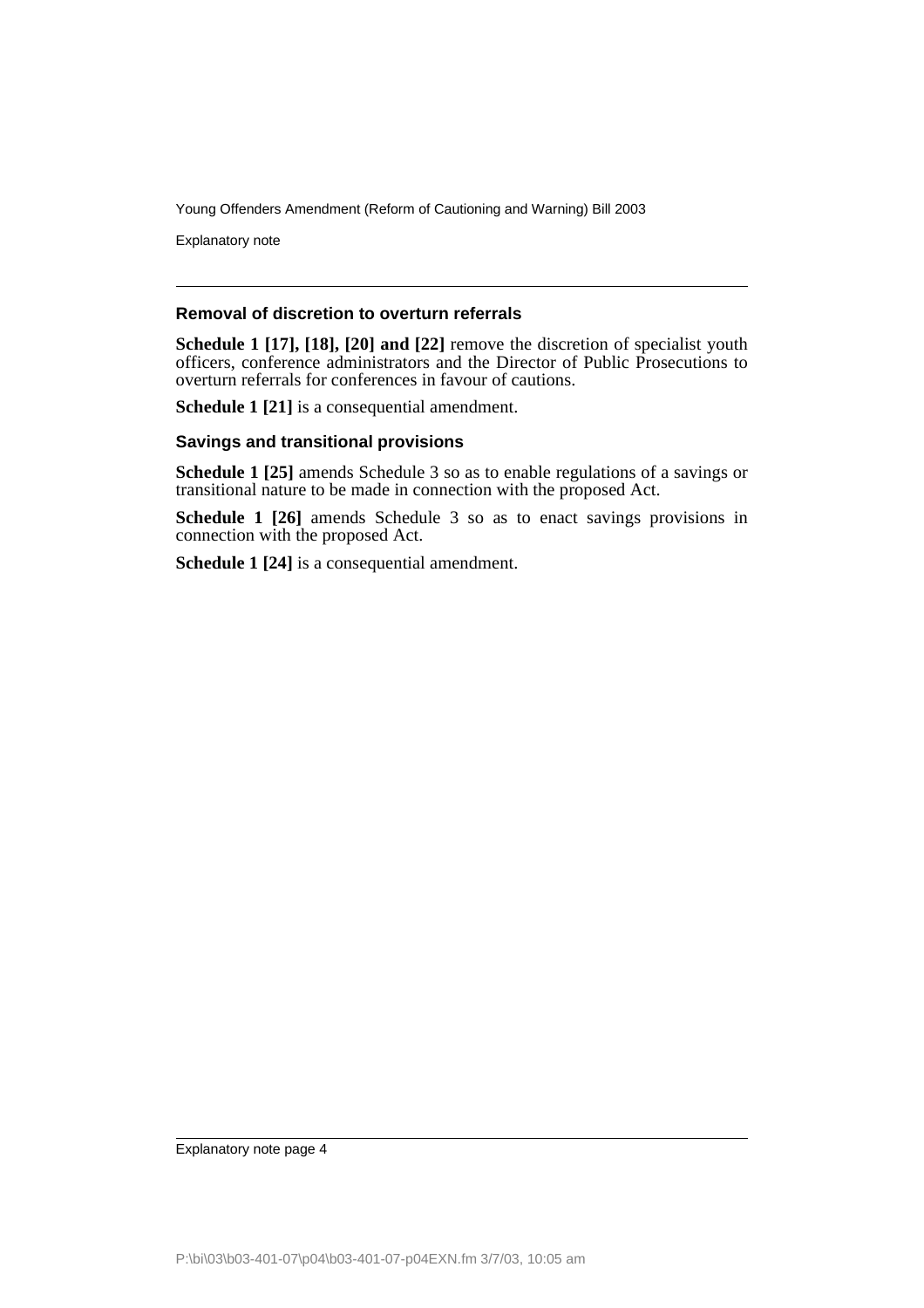Introduced by Mr A J Stoner, MP First print



New South Wales

# **Young Offenders Amendment (Reform of Cautioning and Warning) Bill 2003**

## **Contents**

|                                               | Page |
|-----------------------------------------------|------|
| Name of Act                                   |      |
| Commencement                                  |      |
| 3 Amendment of Young Offenders Act 1997 No 54 |      |
| Schedule 1 Amendments                         |      |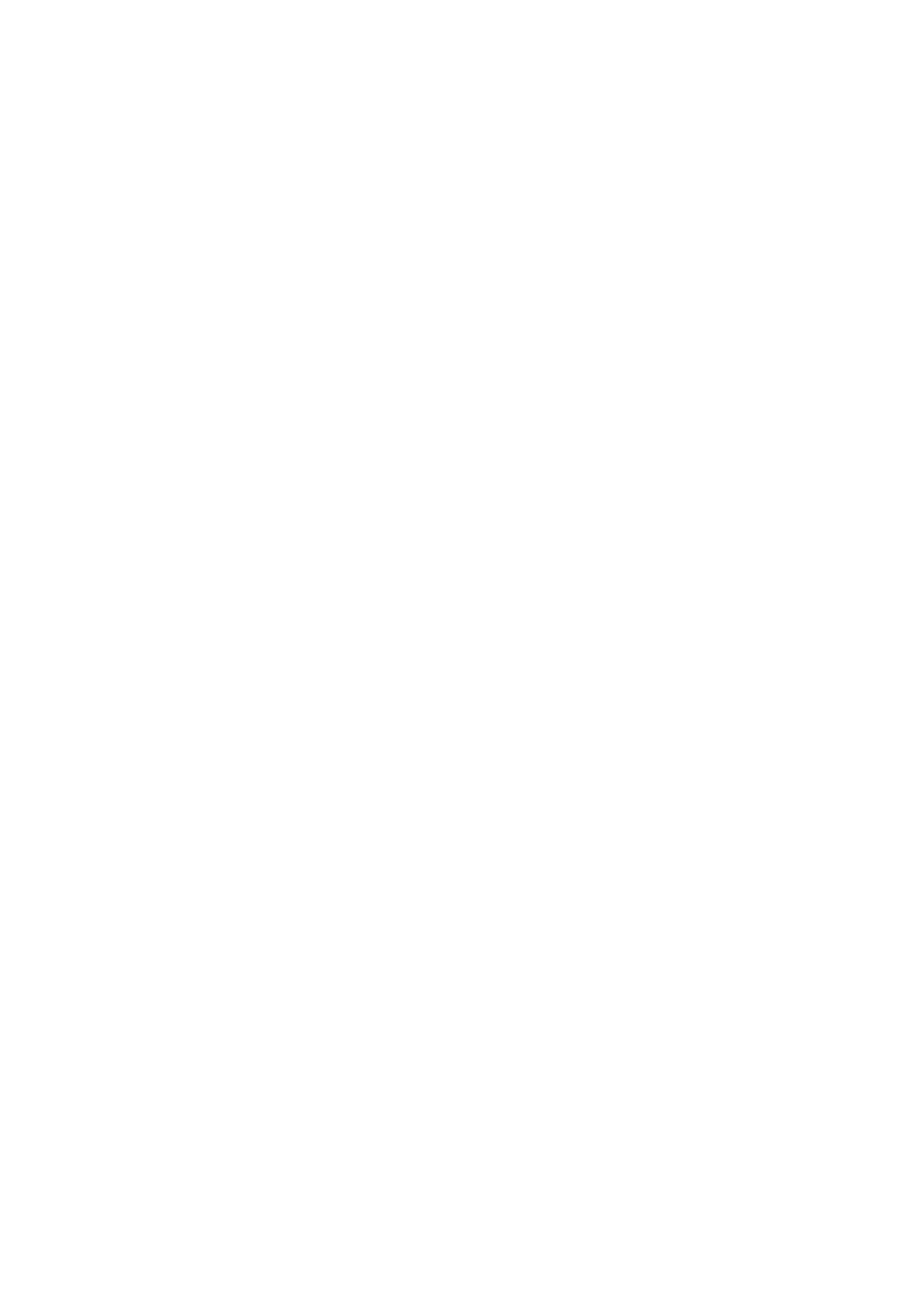

New South Wales

## **Young Offenders Amendment (Reform of Cautioning and Warning) Bill 2003**

No , 2003

### **A Bill for**

An Act to amend the *Young Offenders Act 1997* to reform the cautioning and warning system under that Act; and for other purposes.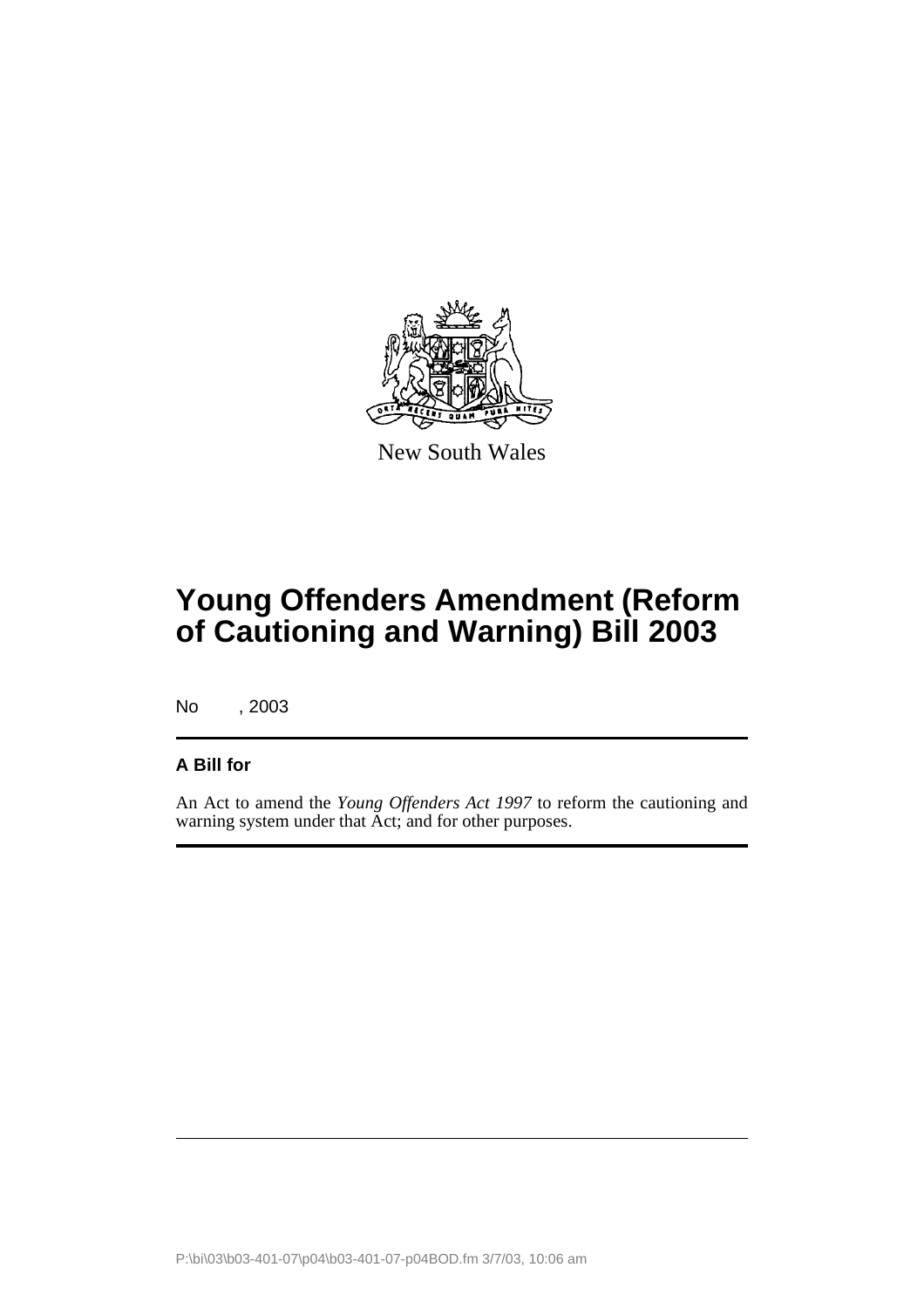<span id="page-7-2"></span><span id="page-7-1"></span><span id="page-7-0"></span>

| The Legislature of New South Wales enacts: |                                                                                           |                     |
|--------------------------------------------|-------------------------------------------------------------------------------------------|---------------------|
|                                            | Name of Act                                                                               | 2                   |
|                                            | This Act is the Young Offenders Amendment (Reform of Cautioning<br>and Warning) Act 2003. | 3<br>$\overline{4}$ |
|                                            | <b>Commencement</b>                                                                       | 5                   |
|                                            | This Act commences on the date of assent.                                                 | 6                   |
| 3                                          | Amendment of Young Offenders Act 1997 No 54                                               | $\overline{7}$      |
|                                            | The <i>Young Offenders Act 1997</i> is amended as set out in Schedule 1.                  | 8                   |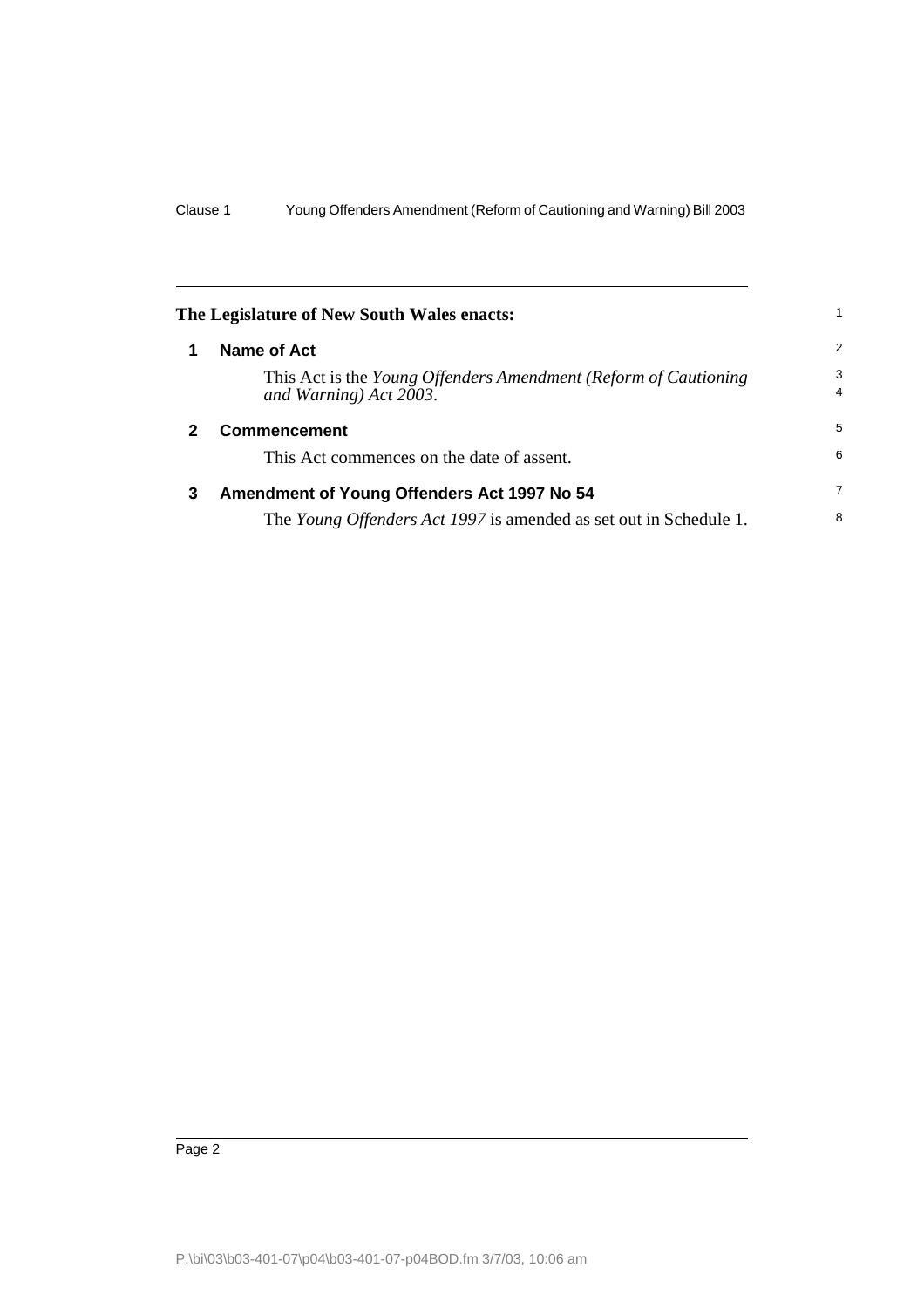Amendments Schedule 1

l,

l,

l,

 $\ddot{\phantom{0}}$ 

<span id="page-8-0"></span>

|       |                                           |     | <b>Schedule 1 Amendments</b><br>(Section 3)                                                                                                                                                                                                                 | 1<br>$\overline{c}$                |
|-------|-------------------------------------------|-----|-------------------------------------------------------------------------------------------------------------------------------------------------------------------------------------------------------------------------------------------------------------|------------------------------------|
| $[1]$ |                                           |     | <b>Section 7 Principles of scheme</b>                                                                                                                                                                                                                       | 3                                  |
|       | Insert after section 7 $(g)$ :            |     |                                                                                                                                                                                                                                                             |                                    |
|       |                                           | (h) | The principle that the scheme established by this Act be.<br>applied expeditiously and that any warning, caution or<br>youth justice conference be given or held as close as<br>possible to the date when the offence to which it relates<br>was committed. | 5<br>6<br>$\overline{7}$<br>8<br>9 |
| [2]   |                                           |     | <b>Section 10 Admission of offences</b>                                                                                                                                                                                                                     | 10                                 |
|       |                                           |     | Insert at the end of section $10(d)$ :                                                                                                                                                                                                                      | 11                                 |
|       |                                           |     | , or                                                                                                                                                                                                                                                        | 12                                 |
|       |                                           | (e) | a respected member of the community chosen by the<br>investigating official.                                                                                                                                                                                | 13<br>14                           |
| [3]   |                                           |     | Section 14 Entitlement to be dealt with by warning                                                                                                                                                                                                          | 15                                 |
|       | Insert at the end of section $14(2)(b)$ : |     |                                                                                                                                                                                                                                                             | 16                                 |
|       |                                           |     | , or                                                                                                                                                                                                                                                        | 17                                 |
|       |                                           | (c) | the child has previously been convicted or found guilty<br>of an offence by a court, or                                                                                                                                                                     | 18<br>19                           |
|       |                                           | (d) | the child has previously been dealt with under this Act.                                                                                                                                                                                                    | 20                                 |
| [4]   | <b>Section 14 (3)</b>                     |     |                                                                                                                                                                                                                                                             | 21                                 |
|       | Omit the subsection.                      |     |                                                                                                                                                                                                                                                             | 22                                 |
| [5]   | <b>Section 17A</b>                        |     |                                                                                                                                                                                                                                                             | 23                                 |
|       | Insert after section 17:                  |     |                                                                                                                                                                                                                                                             | 24                                 |
|       | 17A                                       |     | <b>Notice to parent</b>                                                                                                                                                                                                                                     | 25                                 |
|       |                                           |     | An investigating official who gives a warning to a child under<br>this Part must give to a parent of the child written notice of:                                                                                                                           | 26<br>27                           |
|       |                                           | (a) | the giving of the warning, and                                                                                                                                                                                                                              | 28                                 |
|       |                                           | (b) | the offence in relation to which the warning was given,<br>and                                                                                                                                                                                              | 29<br>30                           |
|       |                                           |     |                                                                                                                                                                                                                                                             |                                    |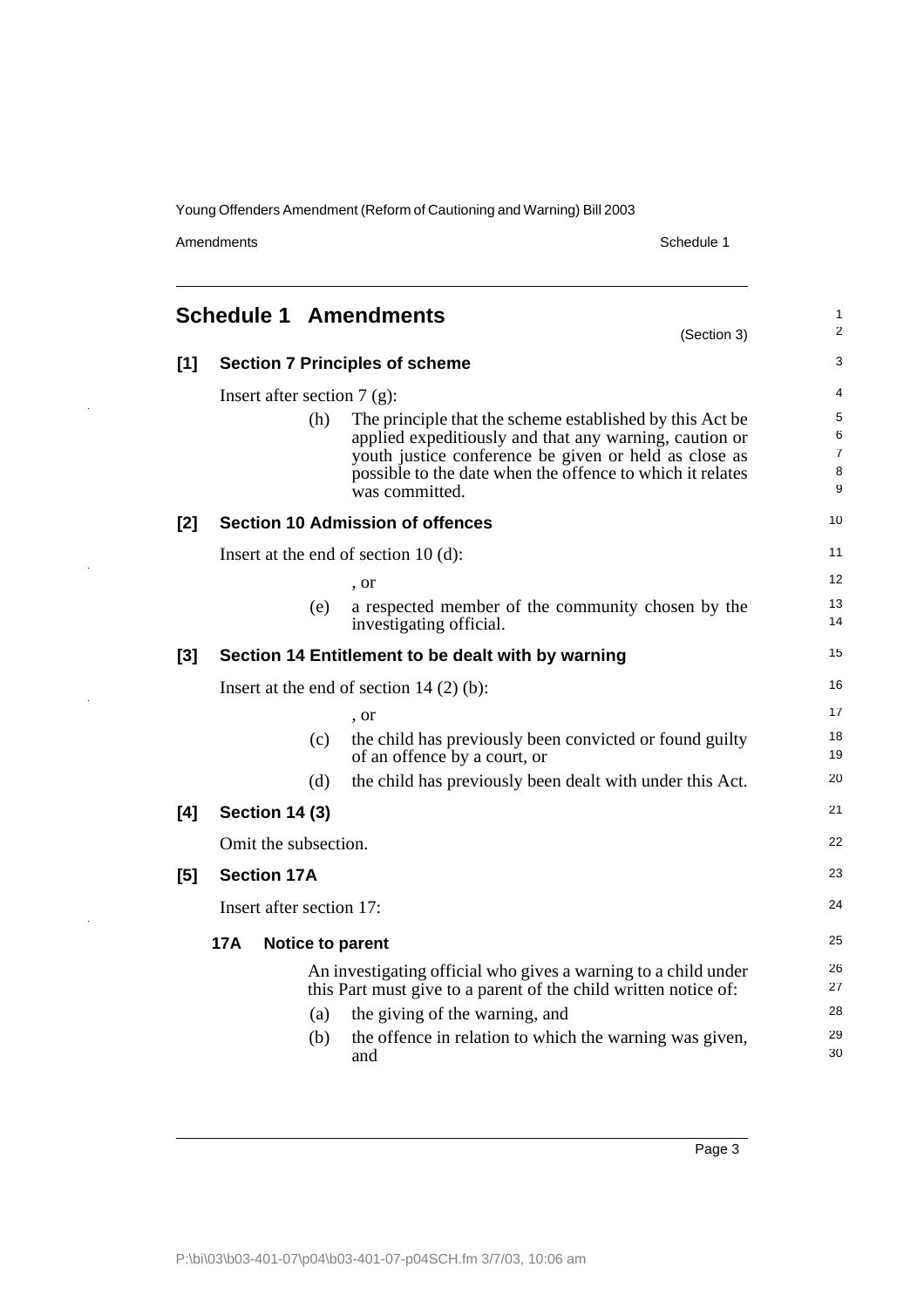Schedule 1 Amendments

|     |                                           | (c)                                                                                     | the date, time and place at which the warning was<br>given.                                                                                                                                                               | 1<br>$\overline{2}$            |  |
|-----|-------------------------------------------|-----------------------------------------------------------------------------------------|---------------------------------------------------------------------------------------------------------------------------------------------------------------------------------------------------------------------------|--------------------------------|--|
| [6] |                                           |                                                                                         | Section 20 Entitlement to be dealt with by caution                                                                                                                                                                        | 3                              |  |
|     |                                           |                                                                                         | Omit section 20 (2). Insert instead:                                                                                                                                                                                      | 4                              |  |
|     | (2)                                       | Despite subsection $(1)$ , the child is not entitled to be dealt with<br>by caution if: |                                                                                                                                                                                                                           |                                |  |
|     |                                           | (a)                                                                                     | in the opinion of the investigating official, it is more<br>appropriate to deal with the matter by another means<br>because it is not in the interests of justice for it to be<br>dealt with by giving a caution, or      | $\overline{7}$<br>8<br>9<br>10 |  |
|     |                                           | (b)                                                                                     | the child has previously been convicted or found guilty<br>of an offence by a court, or                                                                                                                                   | 11<br>12                       |  |
|     |                                           | (c)                                                                                     | the child has previously been dealt with under this Act.                                                                                                                                                                  | 13                             |  |
|     | (2A)                                      |                                                                                         | Despite any other provision of this section, a child may be<br>dealt with by caution if:                                                                                                                                  | 14<br>15                       |  |
|     |                                           | (a)                                                                                     | the child has previously been dealt with under this Act<br>only once and was given a warning, and                                                                                                                         | 16<br>17                       |  |
|     |                                           | (b)                                                                                     | the investigating official is of the opinion that it is<br>appropriate to deal with the matter by caution.                                                                                                                | 18<br>19                       |  |
| [7] | Section 20 (3) (d)                        |                                                                                         |                                                                                                                                                                                                                           | 20                             |  |
|     | Omit the paragraph.                       |                                                                                         |                                                                                                                                                                                                                           | 21                             |  |
| [8] | <b>Section 20 (6)</b>                     |                                                                                         |                                                                                                                                                                                                                           | 22                             |  |
|     | Omit the subsection.                      |                                                                                         |                                                                                                                                                                                                                           | 23                             |  |
| [9] |                                           |                                                                                         | <b>Section 22 Explanations to children</b>                                                                                                                                                                                | 24                             |  |
|     | Insert at the end of section $22(2)(d)$ : |                                                                                         |                                                                                                                                                                                                                           |                                |  |
|     |                                           |                                                                                         | , or                                                                                                                                                                                                                      | 26                             |  |
|     |                                           | (e)                                                                                     | a respected member of the community chosen by the<br>investigating official.                                                                                                                                              | 27<br>28                       |  |
|     | (3)                                       |                                                                                         | A person referred to in subsection $(2)$ (e) may be chosen only<br>if the investigating official is satisfied that none of the persons<br>referred to in subsection $(2)$ $(a)$ , $(b)$ , $(c)$ or $(d)$ will be present. | 29<br>30<br>31                 |  |
|     |                                           |                                                                                         |                                                                                                                                                                                                                           |                                |  |

l,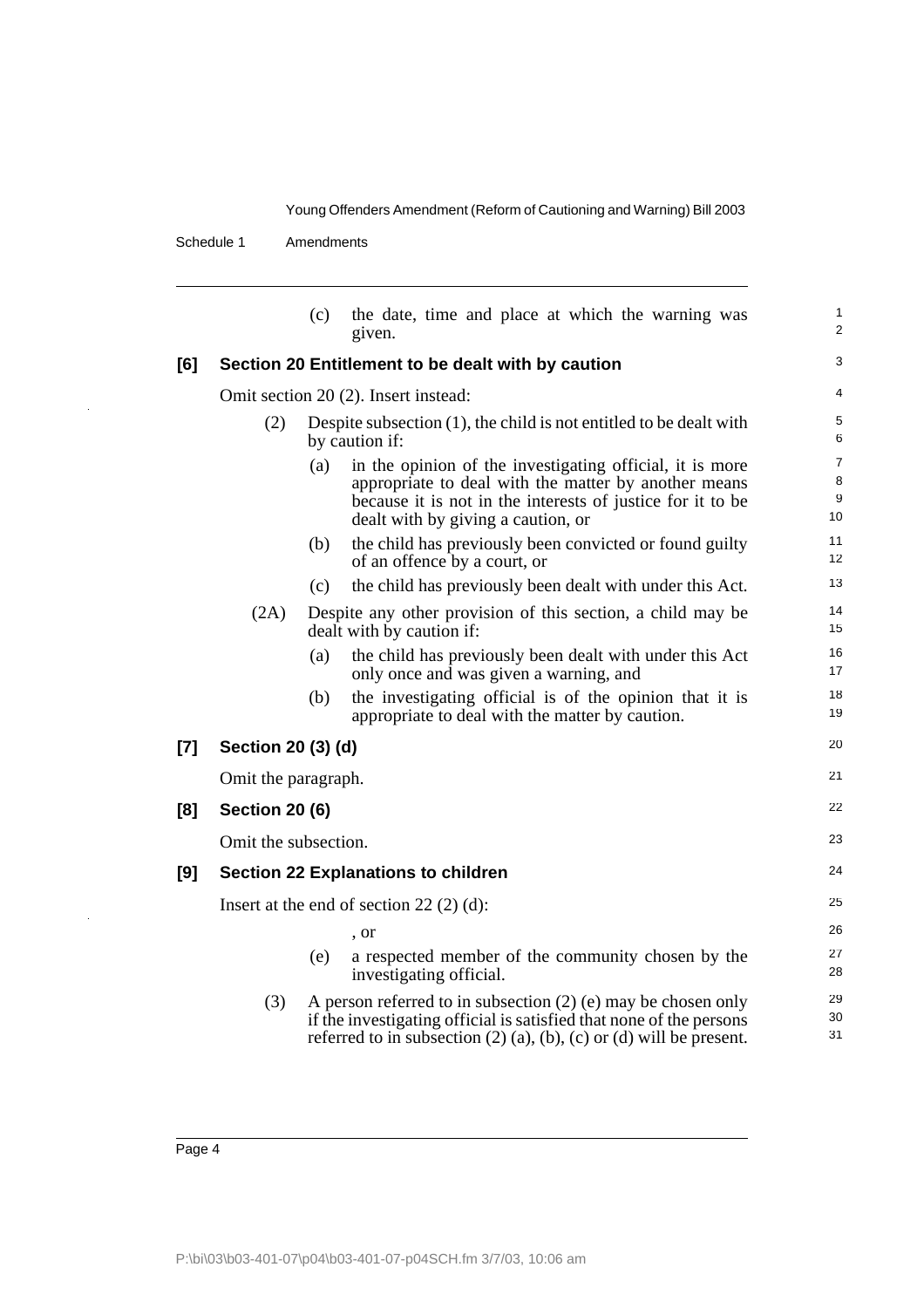Amendments Schedule 1

l,

| $[10]$ | <b>Section 23 Referrals for cautions</b>                                                                                                                     | 1              |
|--------|--------------------------------------------------------------------------------------------------------------------------------------------------------------|----------------|
|        | Omit section $23(2)(d)$ .                                                                                                                                    | $\overline{2}$ |
| $[11]$ | <b>Section 24 Notice of caution</b>                                                                                                                          | 3              |
|        | Insert "and a parent of the child" after "notice to the child" in<br>section $24(1)$ .                                                                       | 4<br>5         |
| $[12]$ | Section 26 Place and time of cautions                                                                                                                        | 6              |
|        | Omit section 26 (1). Insert instead:                                                                                                                         | 7              |
|        | (1)<br>A caution must, if practicable, be given not more than 7 days<br>after notice of the caution is given under section $24$ (1).                         | 8<br>9         |
| $[13]$ | Section 28 Persons who may accompany child                                                                                                                   | 10             |
|        | Omit section 28 (e). Insert instead:                                                                                                                         | 11             |
|        | a respected member of the community (whether chosen<br>(e)<br>by the child or by the person giving the caution),                                             | 12<br>13       |
| $[14]$ | <b>Section 29 Giving of cautions</b>                                                                                                                         | 14             |
|        | Omit "an adult chosen by the child" from section 29 (3).                                                                                                     | 15             |
|        | Insert instead "a respected member of the community (whether chosen by<br>the child or by the person giving the caution)".                                   | 16<br>17       |
| $[15]$ | <b>Section 30 Caution notice</b>                                                                                                                             | 18             |
|        | Insert after section $30(2)$ :                                                                                                                               | 19             |
|        | (3)<br>A copy of the caution notice signed by the child must be given<br>to a parent of the child.                                                           | 20<br>21       |
| $[16]$ | Section 37 Entitlement to be dealt with by conference                                                                                                        | 22             |
|        | Omit section 37 (1). Insert instead:                                                                                                                         | 23             |
|        | (1)<br>A child who is alleged to have committed an offence for<br>which a conference may be held is entitled to be dealt with by<br>holding a conference if: | 24<br>25<br>26 |
|        | the offence is one for which neither a warning nor a<br>(a)<br>caution may be given, or                                                                      | 27<br>28       |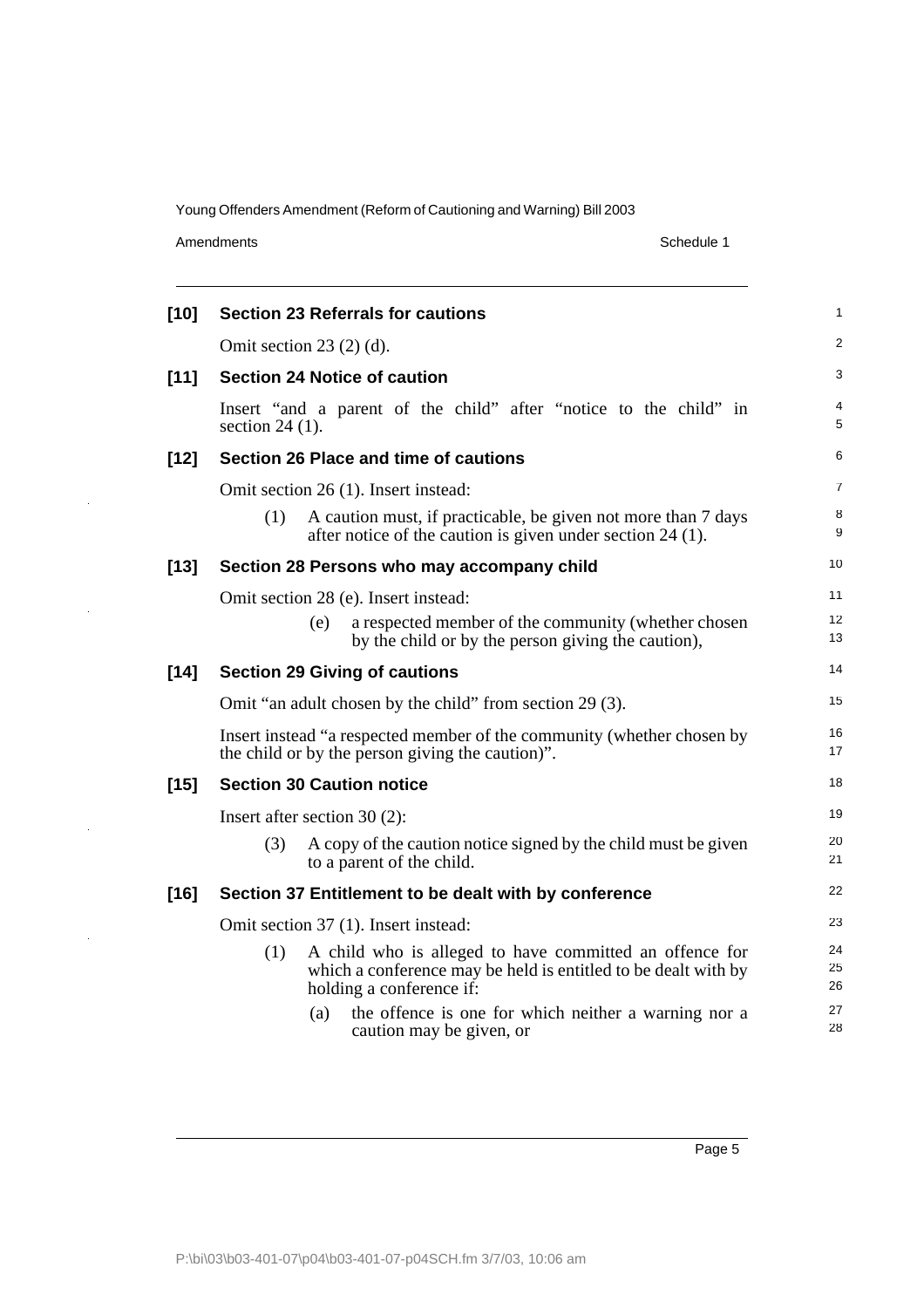#### Schedule 1 Amendments

|        |                                            | (b)      | the offence is an offence for which a child may be dealt<br>with under section $20(2A)$ and the investigating official<br>determines that it is not appropriate to do so, or                                                                                                                                                                             | 1<br>$\overline{c}$<br>3         |  |
|--------|--------------------------------------------|----------|----------------------------------------------------------------------------------------------------------------------------------------------------------------------------------------------------------------------------------------------------------------------------------------------------------------------------------------------------------|----------------------------------|--|
|        |                                            | (c)      | in the case of any other offence, the investigating<br>official determines that the matter is not appropriate for<br>a caution.                                                                                                                                                                                                                          | 4<br>5<br>6                      |  |
| $[17]$ | <b>Section 37 (2)</b>                      |          |                                                                                                                                                                                                                                                                                                                                                          | $\overline{7}$                   |  |
|        |                                            |          | Omit "or by giving a caution".                                                                                                                                                                                                                                                                                                                           | 8                                |  |
| $[18]$ |                                            |          | Section 38 Determinations by specialist youth officers                                                                                                                                                                                                                                                                                                   | 9                                |  |
|        |                                            |          | Omit section $38(2)$ and $(5)$ .                                                                                                                                                                                                                                                                                                                         | 10                               |  |
| $[19]$ | <b>Section 39 Explanations to children</b> |          |                                                                                                                                                                                                                                                                                                                                                          |                                  |  |
|        |                                            |          | Insert at the end of section $39(2)(d)$ :                                                                                                                                                                                                                                                                                                                | 12                               |  |
|        |                                            |          | , or                                                                                                                                                                                                                                                                                                                                                     | 13                               |  |
|        |                                            | (e)      | a respected member of the community chosen by the<br>specialist youth officer.                                                                                                                                                                                                                                                                           | 14<br>15                         |  |
|        | (3)                                        | present. | A person referred to in subsection $(2)$ (e) may be chosen only<br>if the specialist youth officer is satisfied that none of the<br>persons referred to in subsection $(2)$ $(a)$ , $(b)$ , $(c)$ or $(d)$ will be                                                                                                                                       | 16<br>17<br>18<br>19             |  |
| $[20]$ |                                            |          | Section 41 Conference administrator may refer matters to DPP                                                                                                                                                                                                                                                                                             | 20                               |  |
|        | Omit the section.                          |          |                                                                                                                                                                                                                                                                                                                                                          | 21                               |  |
| $[21]$ |                                            |          | <b>Section 42 Appointment of conference convenor</b>                                                                                                                                                                                                                                                                                                     | 22                               |  |
|        | Omit section 42 (2).                       |          |                                                                                                                                                                                                                                                                                                                                                          | 23                               |  |
| $[22]$ | Section 44 Right not to proceed            |          |                                                                                                                                                                                                                                                                                                                                                          |                                  |  |
|        | Omit section 44 (2). Insert instead:       |          |                                                                                                                                                                                                                                                                                                                                                          |                                  |  |
|        | (2)                                        |          | A specialist youth officer who refers a matter for a conference<br>may, at any time before the conference is held, determine that<br>it is not in the interests of justice for a matter to be dealt with<br>by a conference and refer the matter to the investigating<br>official or other appropriate authority for the commencement<br>of proceedings. | 26<br>27<br>28<br>29<br>30<br>31 |  |

 $\cdot$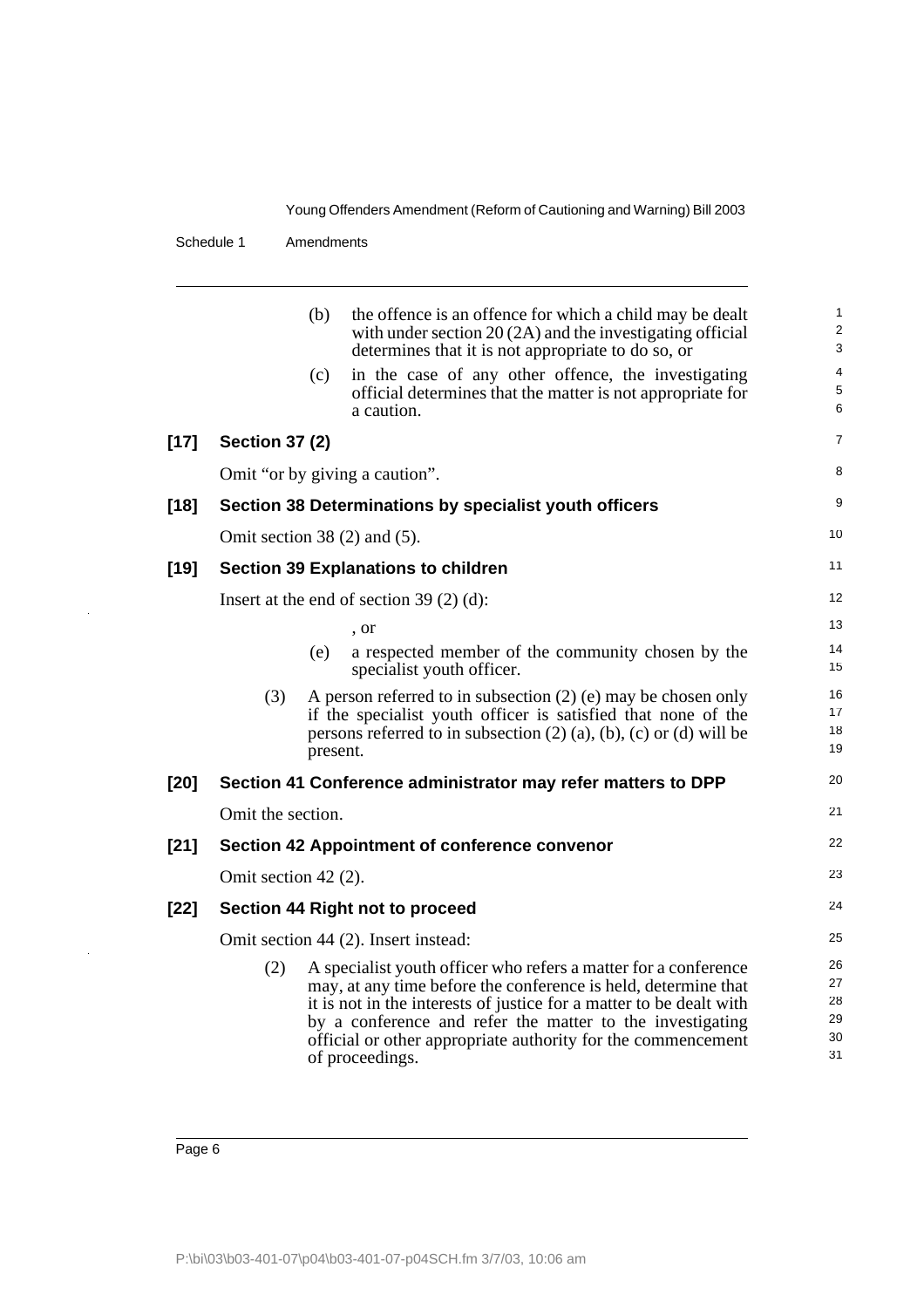Amendments Schedule 1

 $\bar{z}$ 

 $\ddot{\phantom{a}}$ 

| $[23]$ | <b>Section 47 Participants in conferences</b> |                                                                                                                                                                                                                                                   |                            |  |
|--------|-----------------------------------------------|---------------------------------------------------------------------------------------------------------------------------------------------------------------------------------------------------------------------------------------------------|----------------------------|--|
|        |                                               | Omit "for the purpose of advising conference participants about relevant<br>issues," from section 47 $(2)$ $(a)$ .                                                                                                                                | $\overline{c}$<br>3        |  |
| $[24]$ |                                               | <b>Schedule 3 Savings and transitional provisions</b>                                                                                                                                                                                             | 4                          |  |
|        | Insert before clause 1:                       |                                                                                                                                                                                                                                                   |                            |  |
|        | Part 1                                        | <b>General</b>                                                                                                                                                                                                                                    | 6                          |  |
| $[25]$ |                                               | Schedule 3, clause 1                                                                                                                                                                                                                              | 7                          |  |
|        |                                               | Insert at the end of clause $1(1)$ :                                                                                                                                                                                                              | 8                          |  |
|        |                                               | Young Offenders Amendment (Reform of Cautioning and<br>Warning) Act 2003                                                                                                                                                                          | 9<br>10                    |  |
| $[26]$ | <b>Schedule 3, Part 2</b>                     |                                                                                                                                                                                                                                                   | 11                         |  |
|        | Insert after clause 3:                        |                                                                                                                                                                                                                                                   |                            |  |
|        | Part 2                                        | Provisions consequent on enactment of<br><b>Young Offenders Amendment (Reform of</b><br><b>Cautioning and Warning) Act 2003</b>                                                                                                                   | 13<br>14<br>15             |  |
|        | 4                                             | <b>Savings</b>                                                                                                                                                                                                                                    | 16                         |  |
|        |                                               | This Act, as in force immediately before the date of<br>commencement of the Young Offenders Amendment (Reform<br>of Cautioning and Warning) Act 2003, continues to apply to<br>and in respect of matters arising before the commencement<br>date. | 17<br>18<br>19<br>20<br>21 |  |